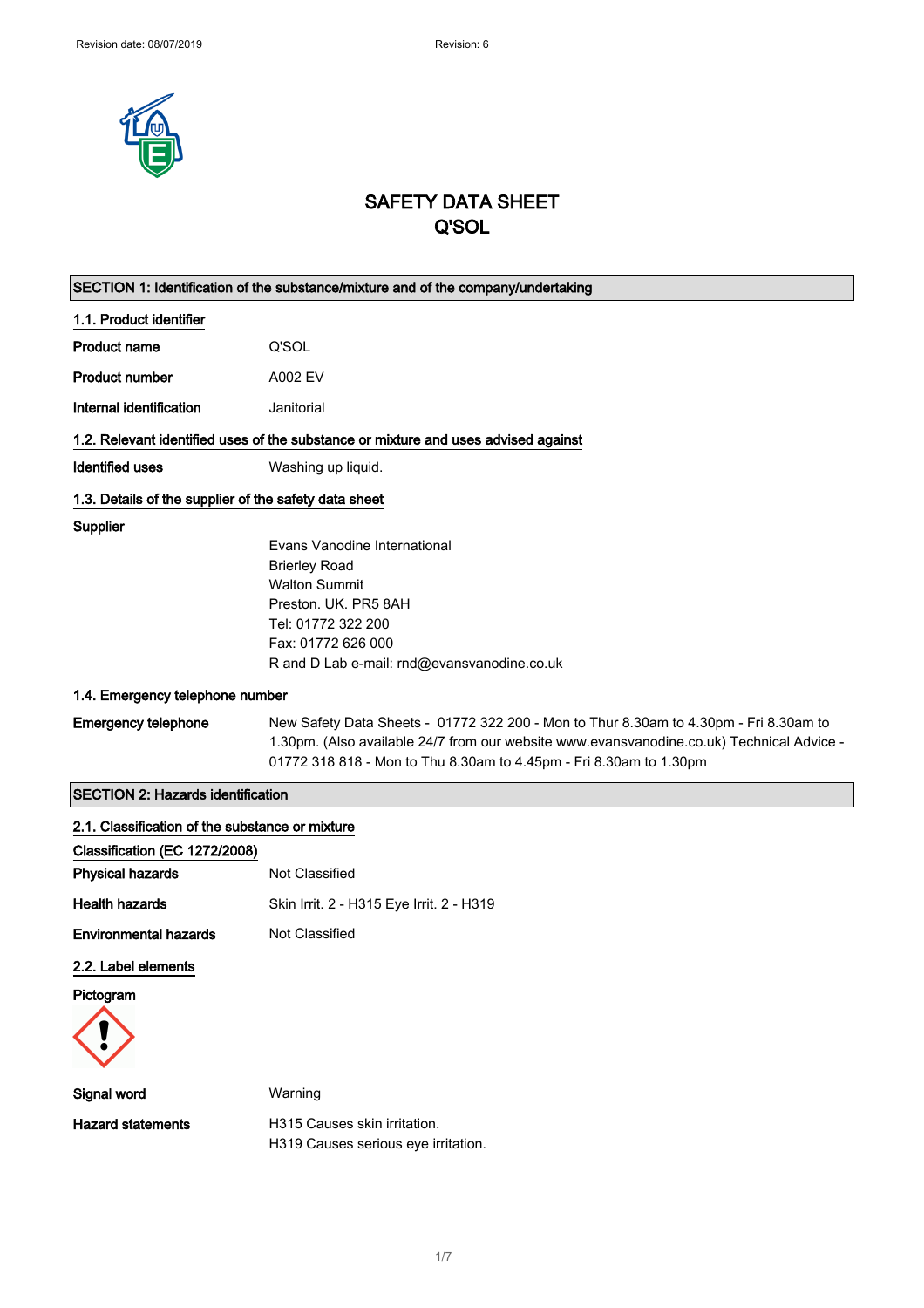| <b>Precautionary statements</b> | P <sub>102</sub> Keep out of reach of children.<br>P280 Wear protective gloves/ protective clothing/ eye protection/ face protection.<br>P301 IF SWALLOWED:<br>P313 Get medical advice/ attention.<br>P302+P352 IF ON SKIN: Wash with plenty of water.<br>P332+P313 If skin irritation occurs: Get medical advice/attention.<br>P305+P351+P338 IF IN EYES: Rinse cautiously with water for several minutes. Remove<br>contact lenses, if present and easy to do. Continue rinsing.<br>P337+P313 If eye irritation persists: Get medical advice/attention.<br>P501 Dispose of contents/ container in accordance with local regulations. |
|---------------------------------|----------------------------------------------------------------------------------------------------------------------------------------------------------------------------------------------------------------------------------------------------------------------------------------------------------------------------------------------------------------------------------------------------------------------------------------------------------------------------------------------------------------------------------------------------------------------------------------------------------------------------------------|
| Contains                        | BENZENESULPHONIC ACID, C10-13 ALKYL DERIVS., SODIUM SALTS                                                                                                                                                                                                                                                                                                                                                                                                                                                                                                                                                                              |

# 2.3. Other hazards

This product does not contain any substances classified as PBT or vPvB.

## SECTION 3: Composition/information on ingredients

## 3.2. Mixtures

| BENZENESULPHONIC ACID, C10-13 ALKYL DERIVS.,<br><b>SODIUM SALTS</b>                                            |                                                                                                       |                                                      | 15-20%     |
|----------------------------------------------------------------------------------------------------------------|-------------------------------------------------------------------------------------------------------|------------------------------------------------------|------------|
| CAS number: 68411-30-3                                                                                         | EC number: 270-115-0                                                                                  |                                                      |            |
| Classification<br>Acute Tox. 4 - H302<br>Skin Irrit. 2 - H315<br>Eye Dam. 1 - H318<br>Aquatic Chronic 3 - H412 |                                                                                                       |                                                      |            |
| SODIUM (C12-14) ALKYL ETHOXY SULPHATE                                                                          |                                                                                                       |                                                      | $3 - 5%$   |
| CAS number: 68891-38-3                                                                                         | EC number: 500-234-8                                                                                  | REACH registration number: 01-<br>2119488639-16-0020 |            |
|                                                                                                                | Spec Conc Limits :- Eye Dam. 1 (H318) >=30%, Eye Irrit. 2 (H319) >10% <30%, NC (Not Classified) <=10% |                                                      |            |
| Classification<br>Skin Irrit. 2 - H315<br>Eye Dam. 1 - H318<br>Aquatic Chronic 3 - H412                        |                                                                                                       |                                                      |            |
| <b>COCAMIDOPROPYL BETAINE</b>                                                                                  |                                                                                                       |                                                      | $0.1 - 1%$ |
| CAS number: 61789-40-0                                                                                         | EC number: 931-296-8                                                                                  | REACH registration number: 01-<br>2119488533-30-0001 |            |
| Spec Conc Limits :- Eye Dam. 1 (H318) >10%, Eye Irrit. 2 (H319) >4% <= 10%                                     |                                                                                                       |                                                      |            |
| Classification<br>Eye Dam. 1 - H318<br>Aquatic Chronic 3 - H412                                                |                                                                                                       |                                                      |            |
| The Full Text for all R-Phrases and Hazard Statements are Displayed in Section 16.                             |                                                                                                       |                                                      |            |

Composition comments Eye Classification is derived by Dilution Bridging Principle with reference to DetNet Data Base. Skin Classification is by Calculation Method.

٦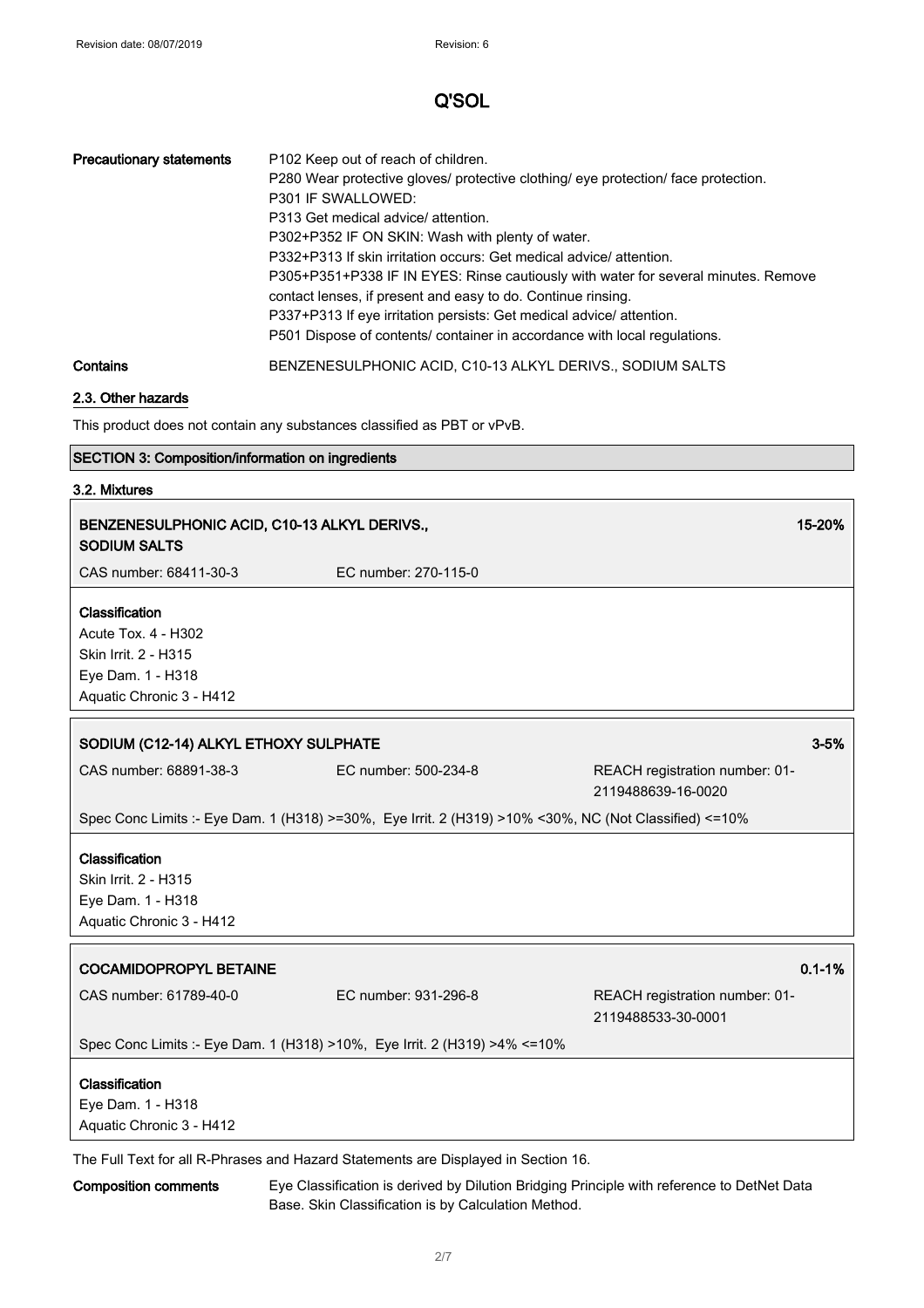$\overline{\phantom{a}}$ 

 $\overline{\phantom{a}}$ 

# Q'SOL

# SECTION 4: First aid measures

| 4.1. Description of first aid measures                                          |                                                                                                                                                                                                                                                |  |
|---------------------------------------------------------------------------------|------------------------------------------------------------------------------------------------------------------------------------------------------------------------------------------------------------------------------------------------|--|
| Inhalation                                                                      | Unlikely route of exposure as the product does not contain volatile substances. If spray/mist<br>has been inhaled, proceed as follows. Move affected person to fresh air and keep warm and<br>at rest in a position comfortable for breathing. |  |
| Ingestion                                                                       | Do not induce vomiting. Give plenty of water to drink. Get medical attention.                                                                                                                                                                  |  |
| Skin contact                                                                    | Wash with plenty of water. Get medical attention if irritation persists after washing.                                                                                                                                                         |  |
| Eye contact                                                                     | Remove any contact lenses and open eyelids wide apart. Continue to rinse for at least 15<br>minutes. Get medical attention if any discomfort continues.                                                                                        |  |
|                                                                                 | 4.2. Most important symptoms and effects, both acute and delayed                                                                                                                                                                               |  |
| <b>General information</b>                                                      | The severity of the symptoms described will vary dependent on the concentration and the<br>length of exposure.                                                                                                                                 |  |
| Inhalation                                                                      | Irritation of nose, throat and airway.                                                                                                                                                                                                         |  |
| Ingestion                                                                       | May cause discomfort if swallowed.                                                                                                                                                                                                             |  |
| <b>Skin contact</b>                                                             | Skin irritation. Prolonged skin contact may cause redness and irritation.                                                                                                                                                                      |  |
| Eye contact                                                                     | May cause temporary eye irritation. Prolonged contact may cause redness and/or tearing.                                                                                                                                                        |  |
| 4.3. Indication of any immediate medical attention and special treatment needed |                                                                                                                                                                                                                                                |  |
| Notes for the doctor                                                            | Treat symptomatically.                                                                                                                                                                                                                         |  |
| <b>SECTION 5: Firefighting measures</b>                                         |                                                                                                                                                                                                                                                |  |
| 5.1. Extinguishing media                                                        |                                                                                                                                                                                                                                                |  |
| Suitable extinguishing media                                                    | The product is not flammable. Use fire-extinguishing media suitable for the surrounding fire.                                                                                                                                                  |  |
| 5.2. Special hazards arising from the substance or mixture                      |                                                                                                                                                                                                                                                |  |
| Specific hazards                                                                | Thermal decomposition or combustion products may include the following substances:<br>Irritating gases or vapours.                                                                                                                             |  |
| 5.3. Advice for firefighters                                                    |                                                                                                                                                                                                                                                |  |
| Special protective equipment<br>for firefighters                                | Wear positive-pressure self-contained breathing apparatus (SCBA) and appropriate protective<br>clothing.                                                                                                                                       |  |
| <b>SECTION 6: Accidental release measures</b>                                   |                                                                                                                                                                                                                                                |  |
|                                                                                 | 6.1. Personal precautions, protective equipment and emergency procedures                                                                                                                                                                       |  |
| <b>Personal precautions</b>                                                     | Wear protective gloves, eye and face protection. For personal protection, see Section 8.                                                                                                                                                       |  |
| 6.2. Environmental precautions                                                  |                                                                                                                                                                                                                                                |  |
| <b>Environmental precautions</b>                                                | Spillages or uncontrolled discharges into watercourses must be reported immediately to the<br>Environmental Agency or other appropriate regulatory body.                                                                                       |  |
| 6.3. Methods and material for containment and cleaning up                       |                                                                                                                                                                                                                                                |  |
| Methods for cleaning up                                                         | Small Spillages: Flush away spillage with plenty of water. Large Spillages: Contain and<br>absorb spillage with sand, earth or other non-combustible material. Collect and place in<br>suitable waste disposal containers and seal securely.   |  |

6.4. Reference to other sections

Reference to other sections For personal protection, see Section 8.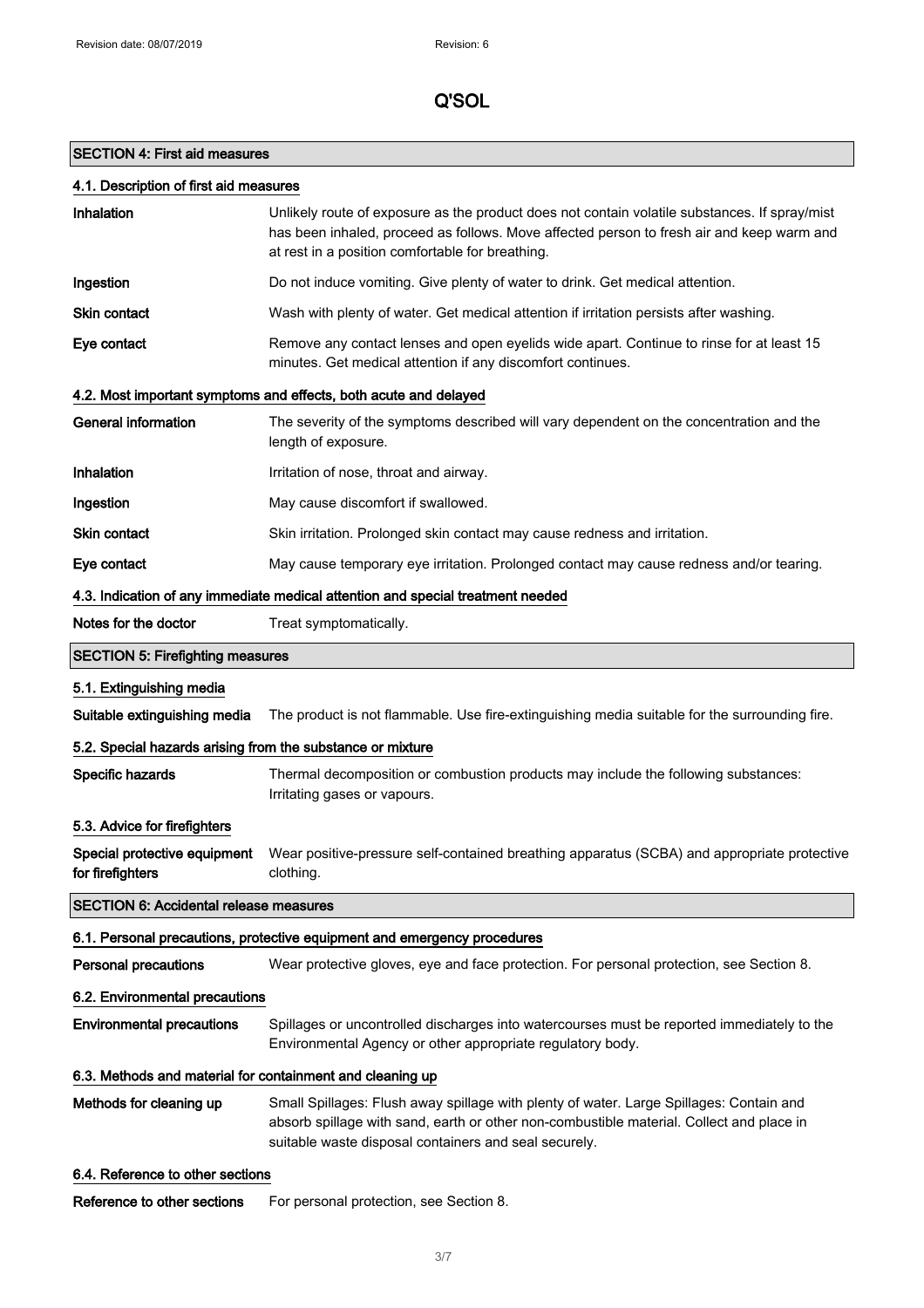| 7.1. Precautions for safe handling                      |                                                                                                                                        |
|---------------------------------------------------------|----------------------------------------------------------------------------------------------------------------------------------------|
| <b>Usage precautions</b>                                | For handling undiluted product: Avoid contact with skin and eyes.                                                                      |
|                                                         | 7.2. Conditions for safe storage, including any incompatibilities                                                                      |
| <b>Storage precautions</b>                              | Keep only in the original container in a cool, well-ventilated place. Store away from the<br>following materials: Oxidising materials. |
| 7.3. Specific end use(s)                                |                                                                                                                                        |
| Specific end use(s)                                     | The identified uses for this product are detailed in Section 1.2.                                                                      |
| Usage description                                       | See Product Information Sheet & Label for detailed use of this product.                                                                |
| <b>SECTION 8: Exposure Controls/personal protection</b> |                                                                                                                                        |
| 8.1. Control parameters                                 |                                                                                                                                        |
| Ingredient comments                                     | No exposure limits known for ingredient(s).                                                                                            |
| 8.2. Exposure controls                                  |                                                                                                                                        |
| Protective equipment                                    |                                                                                                                                        |
|                                                         |                                                                                                                                        |
| Appropriate engineering<br>controls                     | Not relevant.                                                                                                                          |
| Eye/face protection                                     | Eyewear complying with an approved standard should be worn if a risk assessment indicates<br>eye contact is possible.                  |
| Hand protection                                         | It is recommended that chemical-resistant, impervious gloves are worn. (Household rubber<br>gloves.)                                   |
| Other skin and body<br>protection                       | Wear appropriate clothing to prevent any possibility of skin contact.                                                                  |
| <b>Respiratory protection</b>                           | Respiratory protection not required.                                                                                                   |
| <b>SECTION 9: Physical and Chemical Properties</b>      |                                                                                                                                        |

# 9.1. Information on basic physical and chemical properties

| Appearance                      | Viscous liquid.                  |
|---------------------------------|----------------------------------|
| Colour                          | Clear. Green.                    |
| Odour                           | Fresh.                           |
| рH                              | pH (concentrated solution): 7.00 |
| Melting point                   | 0°C                              |
| Initial boiling point and range | 100°C @ 760 mm Hg                |
| Flash point                     | Boils without flashing.          |
| <b>Relative density</b>         | 1.028 @ 20 $^{\circ}$ C          |
| Solubility(ies)                 | Soluble in water.                |
| 9.2. Other information          |                                  |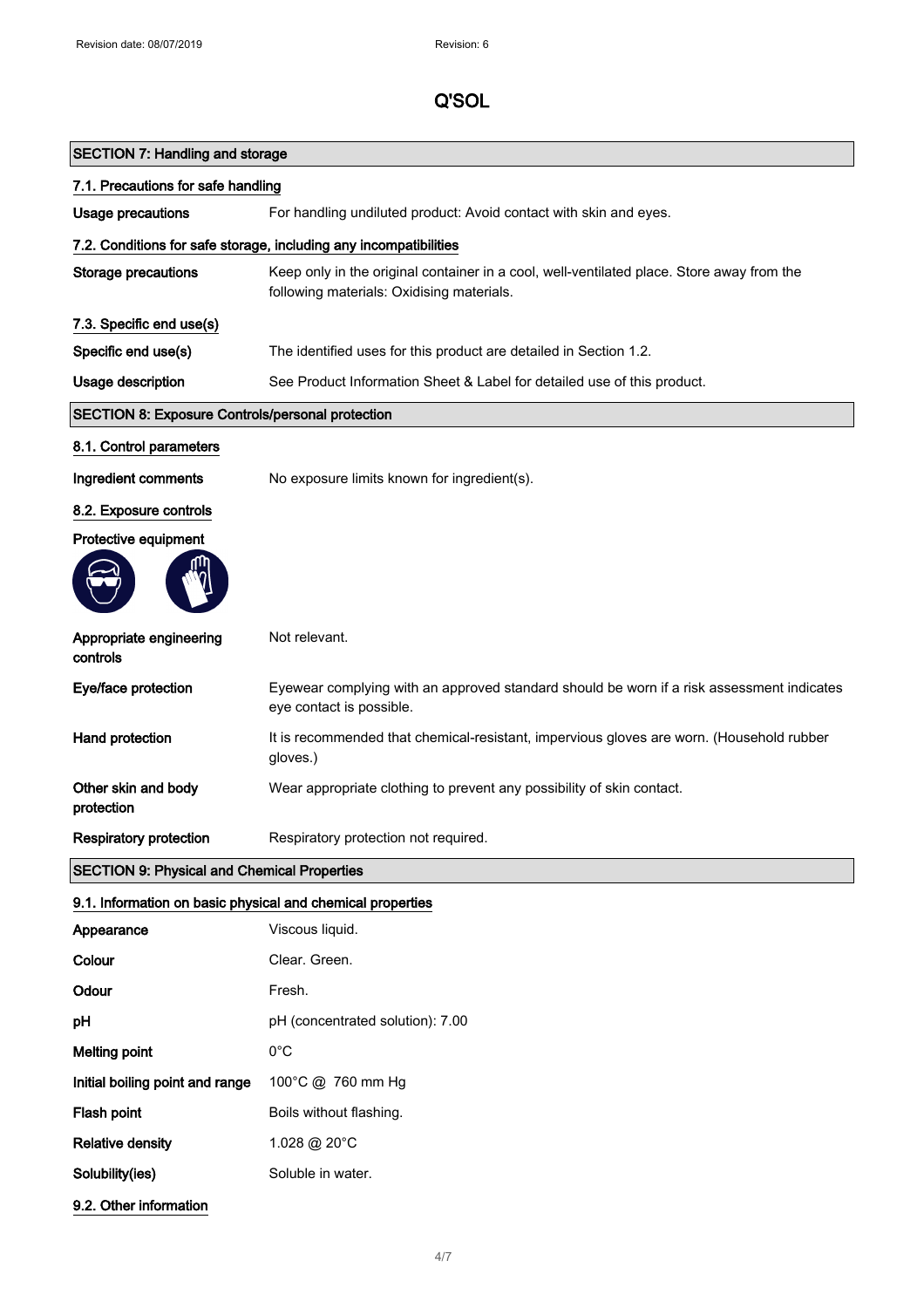| Other information                                           | None.                                                                                                                                                                                                                                                                                    |  |
|-------------------------------------------------------------|------------------------------------------------------------------------------------------------------------------------------------------------------------------------------------------------------------------------------------------------------------------------------------------|--|
| <b>SECTION 10: Stability and reactivity</b>                 |                                                                                                                                                                                                                                                                                          |  |
| 10.1. Reactivity                                            |                                                                                                                                                                                                                                                                                          |  |
| Reactivity                                                  | There are no known reactivity hazards associated with this product.                                                                                                                                                                                                                      |  |
| 10.2. Chemical stability                                    |                                                                                                                                                                                                                                                                                          |  |
| <b>Stability</b>                                            | No particular stability concerns.                                                                                                                                                                                                                                                        |  |
| 10.3. Possibility of hazardous reactions                    |                                                                                                                                                                                                                                                                                          |  |
| Possibility of hazardous<br>reactions                       | See sections 10.1, 10.4 & 10.5                                                                                                                                                                                                                                                           |  |
| 10.4. Conditions to avoid                                   |                                                                                                                                                                                                                                                                                          |  |
| Conditions to avoid                                         | There are no known conditions that are likely to result in a hazardous situation.                                                                                                                                                                                                        |  |
| 10.5. Incompatible materials                                |                                                                                                                                                                                                                                                                                          |  |
| Materials to avoid                                          | No specific material or group of materials is likely to react with the product to produce a<br>hazardous situation.                                                                                                                                                                      |  |
| 10.6. Hazardous decomposition products                      |                                                                                                                                                                                                                                                                                          |  |
| Hazardous decomposition<br>products                         | No known hazardous decomposition products.                                                                                                                                                                                                                                               |  |
| <b>SECTION 11: Toxicological information</b>                |                                                                                                                                                                                                                                                                                          |  |
| 11.1. Information on toxicological effects                  |                                                                                                                                                                                                                                                                                          |  |
| <b>Toxicological effects</b>                                | We have not carried out any animal testing for this product. Any ATE figures quoted below are<br>from Toxicity Classifications that have been carried out using ATE (Acute Toxicity Estimate)<br>Calculation Method using LD50 or ATE figures provided by the Raw Material Manufacturer. |  |
| Other health effects                                        | Low oral toxicity, but ingestion may cause irritation of the gastro-intestinal tract.                                                                                                                                                                                                    |  |
| Acute toxicity - oral<br>Notes (oral LD <sub>50</sub> )     | Based on available data the classification criteria are not met.                                                                                                                                                                                                                         |  |
| ATE oral (mg/kg)                                            | 7,170.36                                                                                                                                                                                                                                                                                 |  |
| Acute toxicity - dermal<br>Notes (dermal LD <sub>50</sub> ) | Based on available data the classification criteria are not met.                                                                                                                                                                                                                         |  |
| <b>SECTION 12: Ecological Information</b>                   |                                                                                                                                                                                                                                                                                          |  |
| Ecotoxicity                                                 | Not regarded as dangerous for the environment.                                                                                                                                                                                                                                           |  |
| 12.1. Toxicity                                              |                                                                                                                                                                                                                                                                                          |  |
| <b>Toxicity</b>                                             | We have not carried out any Aquatic testing, therefore we have no Aquatic Toxicity Data<br>specifically for this product. The Aquatic Toxicity Data, where provided by the raw material<br>manufacturer for ingredients with aquatic toxicity, can be made available on request.         |  |
| 12.2. Persistence and degradability                         |                                                                                                                                                                                                                                                                                          |  |
| Persistence and degradability                               | The surfactant(s) contained in this product complies(comply) with the biodegradability criteria<br>as laid down in Regulation (EC) No. 648/2004 on detergents.                                                                                                                           |  |
| 12.3. Bioaccumulative potential                             |                                                                                                                                                                                                                                                                                          |  |
| <b>Bioaccumulative potential</b>                            | The product does not contain any substances expected to be bioaccumulating.                                                                                                                                                                                                              |  |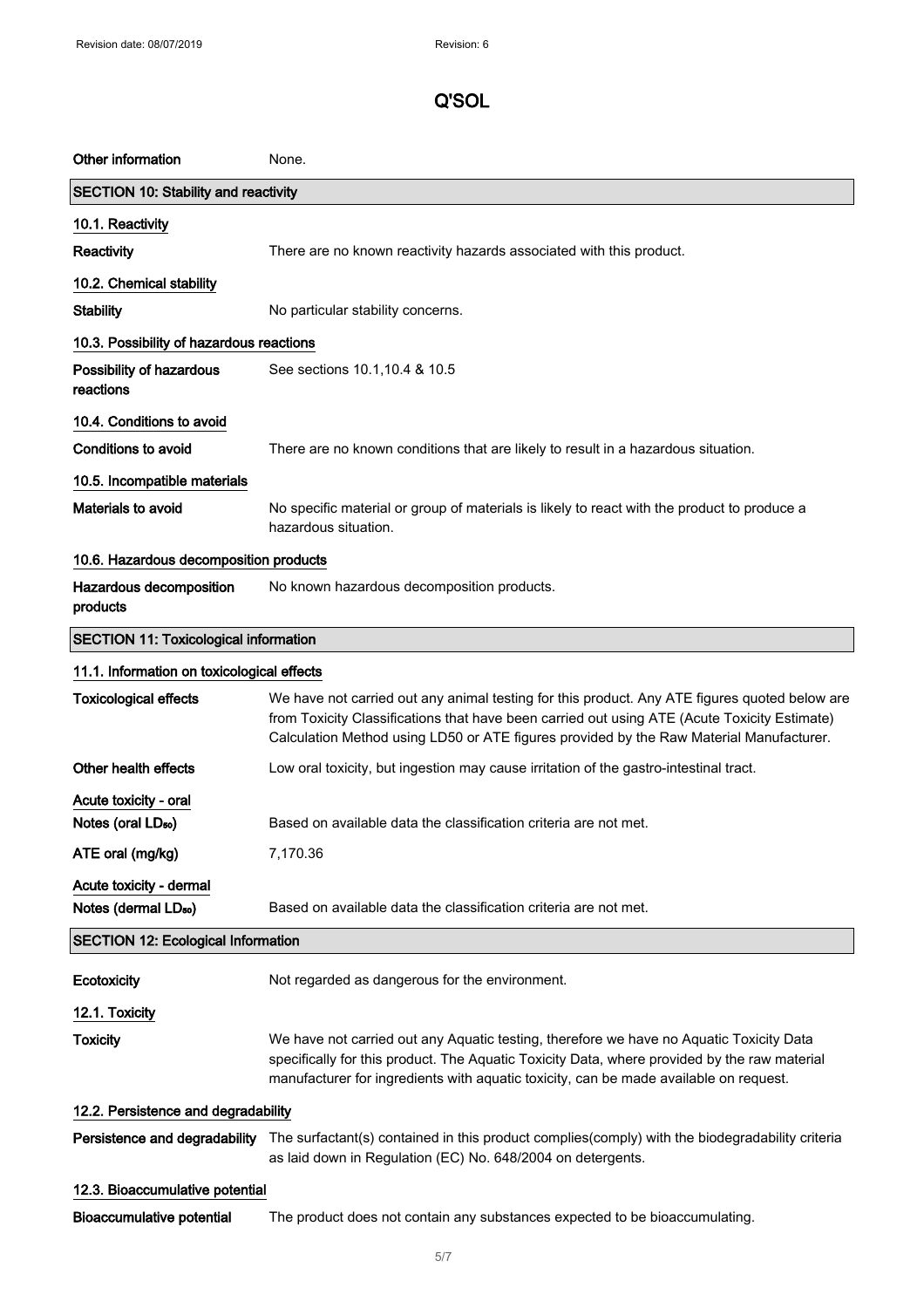### 12.4. Mobility in soil

Mobility **Mobility** Not known.

# 12.5. Results of PBT and vPvB assessment

Results of PBT and vPvB assessment This product does not contain any substances classified as PBT or vPvB.

#### 12.6. Other adverse effects

Other adverse effects Not known.

## SECTION 13: Disposal considerations

#### 13.1. Waste treatment methods

Disposal methods Discharge used solutions to drain. Small amounts (less than 5 Litres) of unwanted product may be flushed with water to sewer. Larger volumes must be sent for disposal by approved waste contractor. Rinse out empty container with water and consign to normal waste.

### SECTION 14: Transport information

General Not classified for Transport.

#### 14.1. UN number

### 14.2. UN proper shipping name

14.3. Transport hazard class(es)

#### 14.4. Packing group

- 14.5. Environmental hazards
- 14.6. Special precautions for user

### 14.7. Transport in bulk according to Annex II of MARPOL and the IBC Code

#### SECTION 15: Regulatory information

### 15.1. Safety, health and environmental regulations/legislation specific for the substance or mixture

| EU legislation | Safety Data Sheet prepared in accordance with REACH Commission Regulation (EU) No        |
|----------------|------------------------------------------------------------------------------------------|
|                | 2015/830 (which amends Regulation (EC) No 453/2010 & 1907/2006).                         |
|                | The product is as classified under GHS/CLP- Regulation (EC) No 1272/2008 classification, |
|                | labelling & packaging of substances & mixtures.                                          |
|                | Ingredients are listed with classification under GHS/CLP - Regulation (EC) No 1272/2008  |
|                | classification, labelling & packaging of substances & mixtures.                          |

#### 15.2. Chemical safety assessment

No chemical safety assessment has been carried out as not applicable as this product is a mixture.

# SECTION 16: Other information

| Abbreviations and acronyms    | PBT: Persistent, Bioaccumulative and Toxic substance.                                  |
|-------------------------------|----------------------------------------------------------------------------------------|
| used in the safety data sheet | vPvB: Very Persistent and Very Bioaccumulative.                                        |
|                               | ATE: Acute Toxicity Estimate.                                                          |
|                               | REACH: Registration, Evaluation, Authorisation and Restriction of Chemicals Regulation |
|                               | (EC) No 1907/2006.                                                                     |
|                               | GHS: Globally Harmonized System.                                                       |
|                               | Spec Conc Limits = Specific Concentration Limits.                                      |